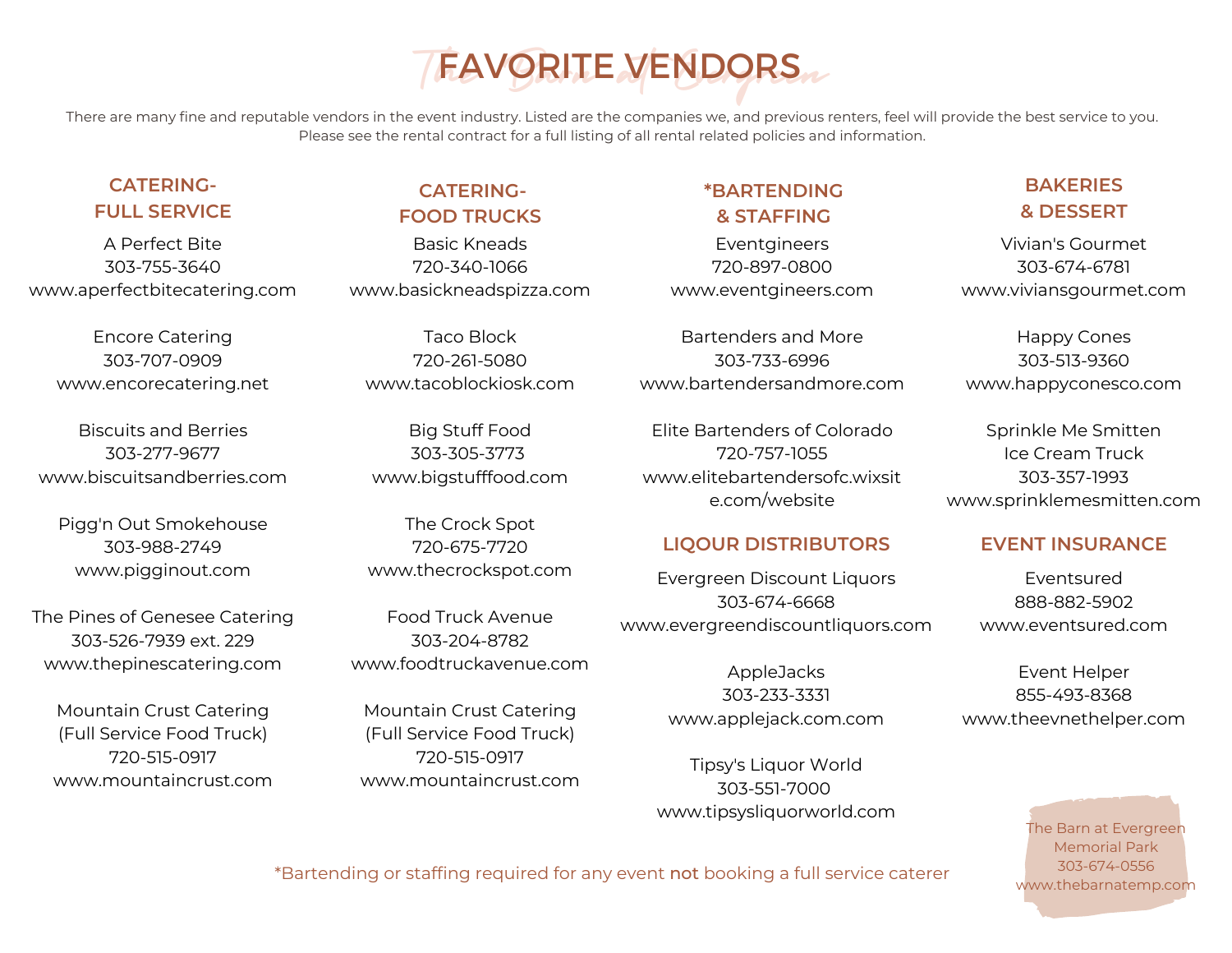

# **& DJ'S**

Perfomance Entertainment [303-246-2045](tel:3032462045) www.topdenverdj.com

The Get Down info@thegetdownco.com www.thegetdownco.com

Quality Mobile Sound 720-205-1442 www.qualitymobilesound.com

> Standing Room Only 303-931-4740 www.srodj.com

ABC Music [303-987-0303](tel:303-987-0303) www.abc-mvp.com

The Jakarta Band [303-913-8861](tel:3039138861) [303-601-5921](tel:3036015921) www.thejakartaband.com

Open Space Band 303-475-2749 www.thisisopenspace.com

That Damn Sasquatch Band thatdamn sasquatch09@yahoo.com www.thatdamnsasquatch.com

# **& VIDEOGRAPHY**

Blue Spruce Photography 720-635-7611 www.bluesprucewedding photo.com

Caitlyn Harris Photography @caitlynharrisphotography www.caitlynharrisphoto graphy.com/

> Light Rae Exposures @lightrae\_exposures www.lightrae.net

\*Yellow Paddle Photography 303-330-6885 www.yellowpaddle.com

\*Yellow Paddle is third party company that contracts out photographers of your choice for your big day. They are a great resource to use, however, if you find a photographer you love, we highly recommend reaching out to them directly!

### **WEDDING COORDINATORS MUSIC FLORISTS PHOTOGRAPHY**

Soiree Bridal Erika 719-465-3758 www.soireebridalboutique.com

> Poised Events Donnah 303-883-7645 www.poisedevents.com

Dana Kristin Dana 303-210-6884 dana@danakristin.com

Hand 2 Heart Lisa 303-241-5772 www.hand2heartevents.com

## **PHOTOBOOTHS**

Blue Bus Booth [720-205-0868](tel:7202050868) www.bluebusbooth.com

Party Favor Photo [888-373-7609](tel:1-888-373-7609) www.partyfavorphoto.com

Holly Berry 303-674-4821 www.thehollyberry.com

Stem's: A Flower Shop 303-674-4995 www.stemsaflowershop.com

Pixies & Posies 719-351-3618 @pixiesandposiesco www.pixiesandposies.com

Flower's For Alice @flowers\_for.alice orderflowersforalice@gmail.com

> The Barn at Evergreen Memorial Park 303-674-0556 www.thebarnatemp.com